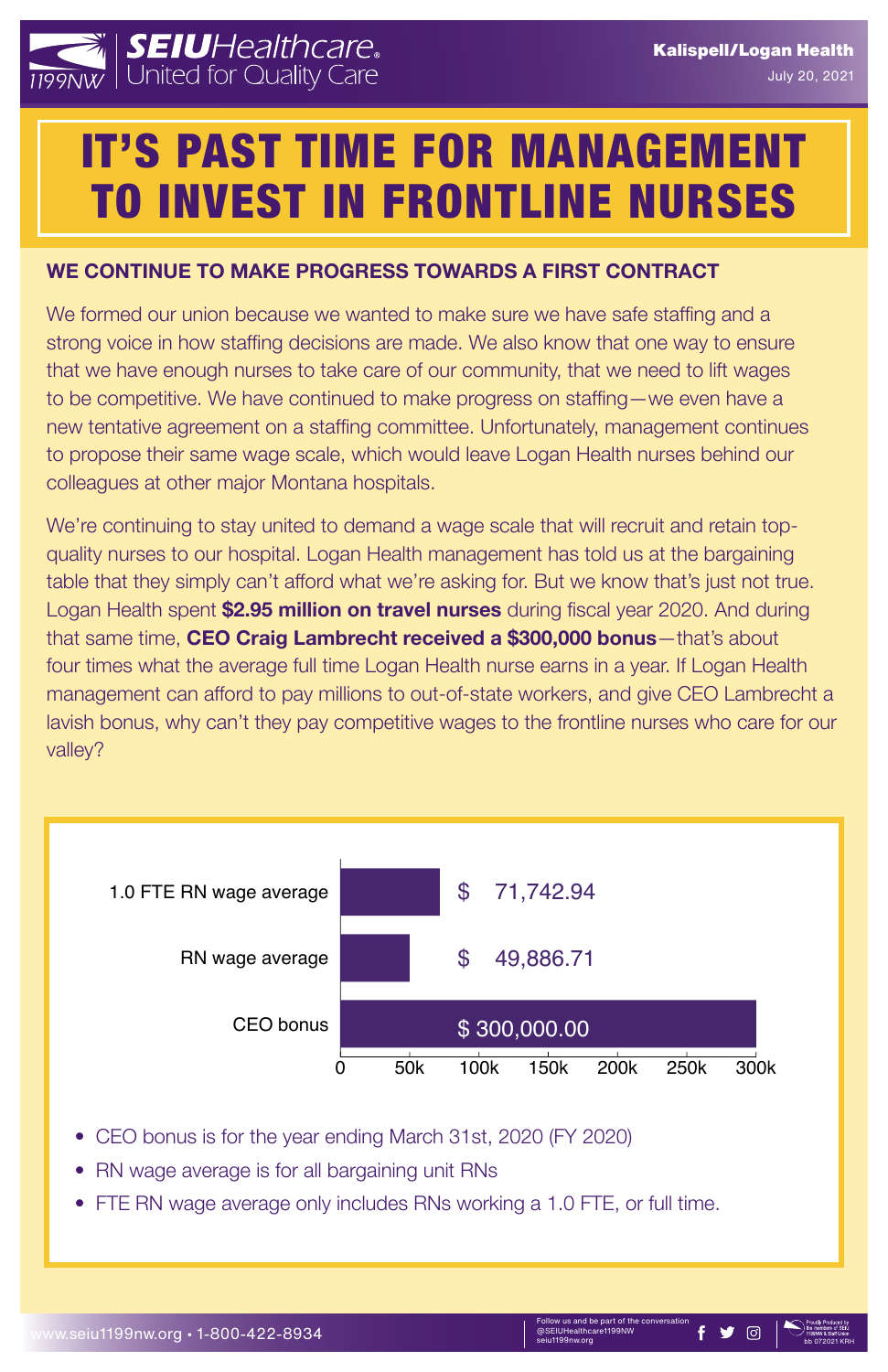Follow us and be part of the conversation @SEIUHealthcare1199NW @SEIUHealthcare1199NW<br>seiu1199nw.org bb 072021 KRH



#### **NEW TENTATIVE AGREEMENTS:**

- Recognizing our union is here to stay with access to premises and meeting space
- A staffing committee where we can meet with managers to have a strong voice in staffing decisions across Logan Health
- Per Diem Review After a year of working a regular schedule, Per Diems can request to have their hours be posted.

"Management does not want to give RNs year for year credit for RN experience. In my 24 years as a RN, I have always received credit for ALL of my experience. Every nursing position I've had increased my clinical knowledge base and improved my nursing skills. To not give full credit for RN experience is an insult to our profession." *Julie Anderson, RN Big Sky*





Next bargaining session is on July 27th

"Wages and premiums are a direct reflection of an organization's commitment to recruiting and retaining the highest skilled, highest educated and most well-rounded nurses available—the type of nurse you would want to take care of you and your family. Wages also speak to acknowledgment and an understanding of the cost that the employees must bear to live in the community in which they provide care.

Without wages that can compete with Missoula, Bozeman,

Billings and Spokane, nurses will continue to leave to travel in search of a livable wage that allows for work-life balance. The community will pay the price of this continual departure.

Logan is currently 10.93% below our competitors' wages, and admin's offer of \$28.50 would pay the same as RNs in Cutbank, Shelby in Conrad. Logan RNs are not asking to be the highest-paid RNs in the state, but we are asking to be recognized for the critical work we do and compensated as such." *John Fitch, RN PACU*